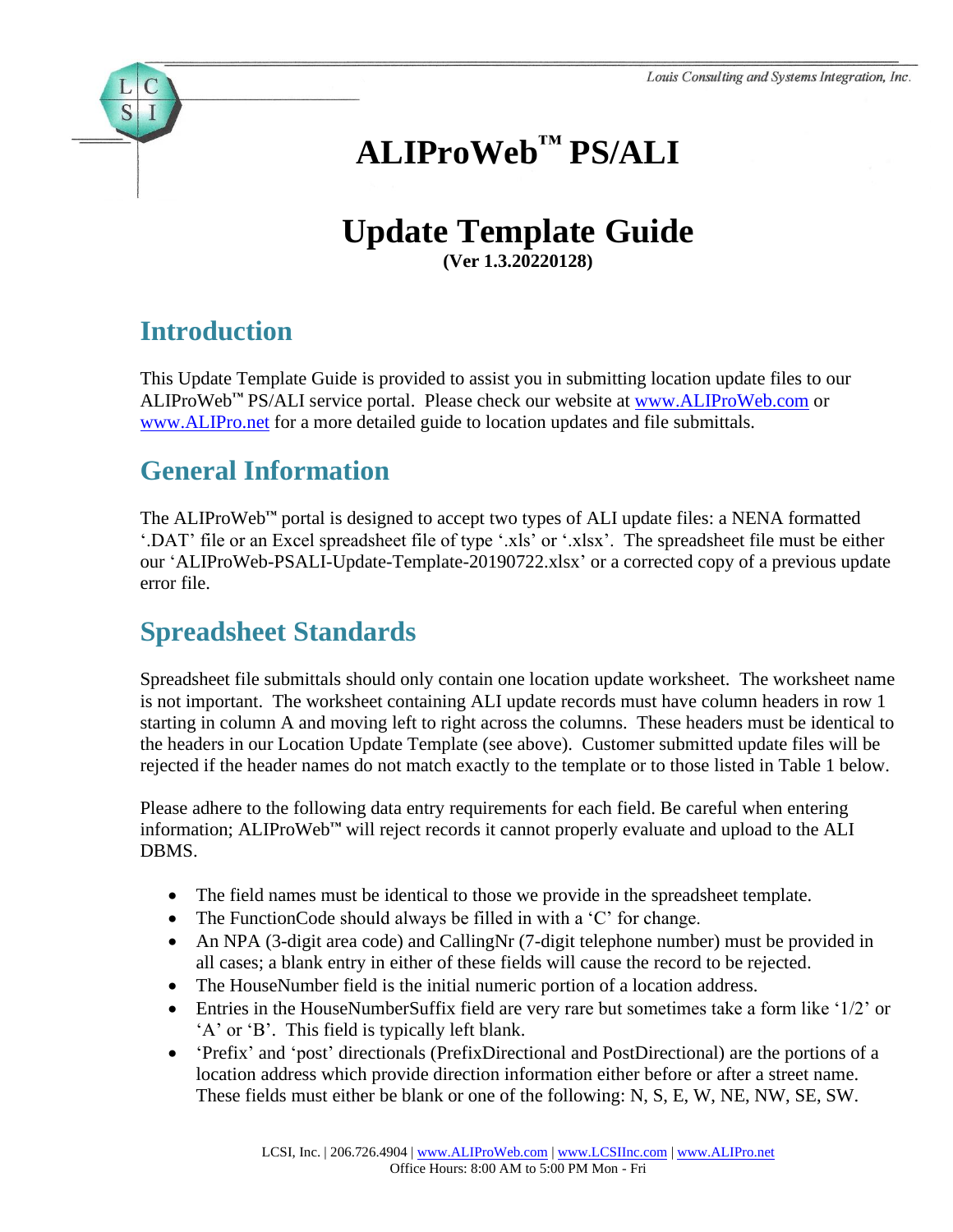- The StreetName field must be filled in with a valid street name; this name is NOT to contain the descriptor such as ST, AVE, BLVD, et cetera discussed below as the StreetSuffix.
- The StreetSuffix field is to be populated with values like ST, AVE, BLVD, WAY, et cetera. Please use the Standard Suffix Abbreviations from the following USPS site: [https://pe.usps.com/text/pub28/28apc\\_002.htm.](https://pe.usps.com/text/pub28/28apc_002.htm)
- THE STREET NAME AND STREET SUFFIX MUST BE SPLIT INTO THE TWO FIELDS ABOVE.
- The CommunityName is generally populated with a City, Town, or other name which is typically the name used when mailing a letter. This field is required.
- The State field must contain a valid two-character state abbreviation only.
- The ZipCode is optional but preferred.
- The ZipCodeSuffix is the 4 digit suffix to a zip code; this is optional.
- The Location field is generally populated with the name of the actual location such as a building name, park name, et cetera. This field is optional but we recommend that you use it to the best advantage to direct emergency responders to your location. For example: Middlefork Elementary School, Operations Center.
- The customer name (CustomerName) field is required and should be populated with your business, school, government entity, or other corporate name.
- The Comments field is generally used to provide more detailed information about a location such as a floor, office, conference room number, employee name, et cetera. For example: 14th Floor, Room 1406, Joan Doe.
- All fields must be constrained to the character lengths prescribed in the Table 1 below. The end of your entry will be truncated if it is longer; this could potentially leave confusing information.

Table 1 lists the requirement, name convention, and maximum data entry value length for each field in the Update Template and a data entry example for each.

| ravivi.                         |                  |                     |                |                |  |
|---------------------------------|------------------|---------------------|----------------|----------------|--|
| <b>Required</b><br><b>Field</b> | Required<br>Data | <b>Field Name</b>   | Max.<br>Length | <b>Example</b> |  |
| Yes                             | Yes.             | FunctionCode        | 1              | C              |  |
| Yes                             | Yes              | <b>NPA</b>          | 3              | 206            |  |
| Yes                             | Yes              | CallingNr           | 7              | 7264904        |  |
| Yes                             | Yes              | HouseNumber         | 10             | 2412           |  |
| Yes                             | Optional         | HouseNumberSuffix   | 4              | 1/2            |  |
| Yes                             | If exists        | PrefixDirectional   | $\overline{2}$ | E              |  |
| Yes                             | Yes              | StreetName          | 60             | <b>McGraw</b>  |  |
| Yes                             | If exists        | <b>StreetSuffix</b> | 4              | <b>ST</b>      |  |
| Yes                             | If exists        | PostDirectional     | $\overline{2}$ |                |  |
| Yes                             | Yes.             | CommunityName       | 32             | Seattle        |  |
| Yes                             | Yes              | State               | $\overline{2}$ | WA             |  |
| Yes                             | Optional         | ZipCode             | 5              | 98112          |  |
| Yes                             | Optional         | ZipCodeSuffix       | 4              | 2634           |  |

Table 1.